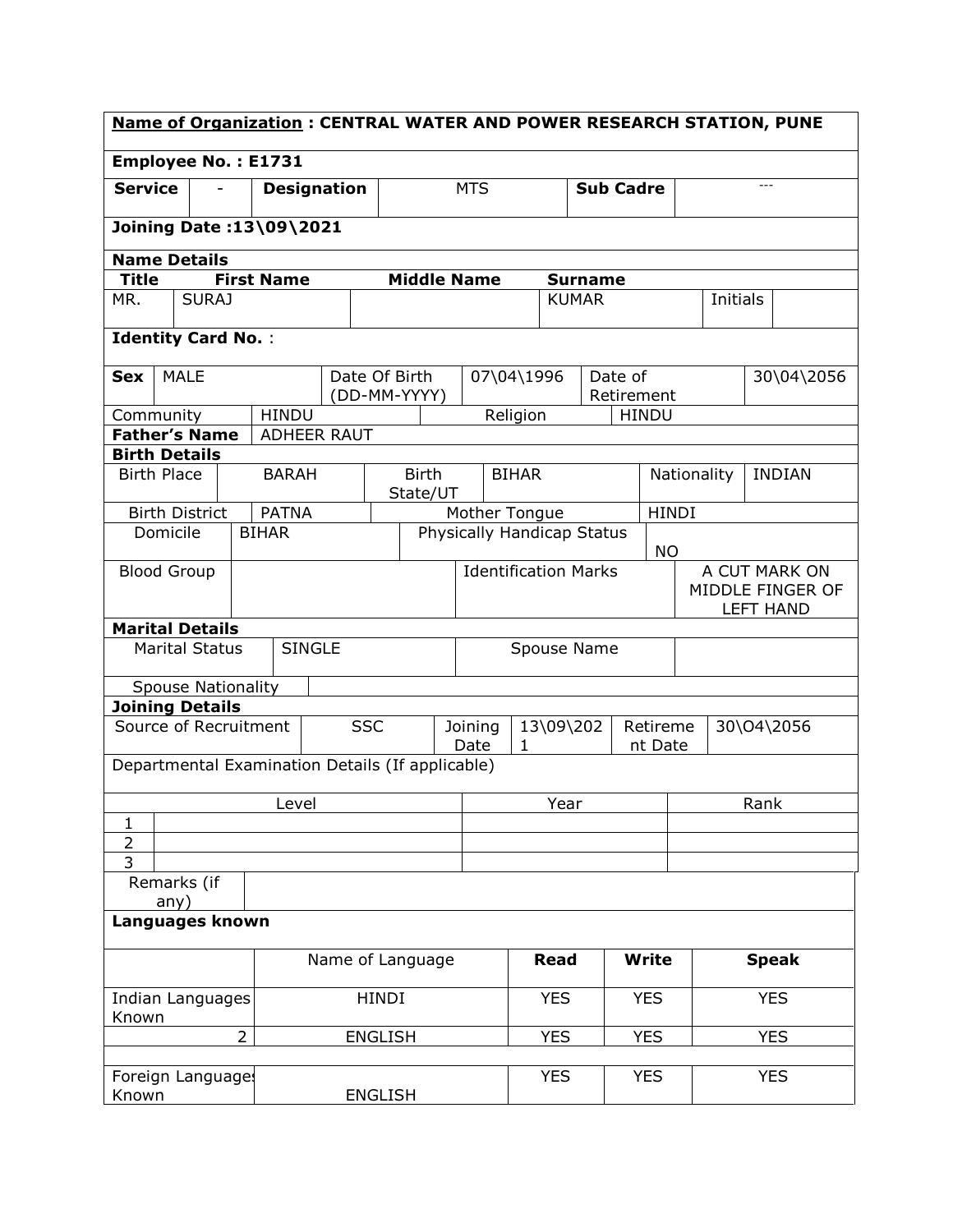## Details of deputation (if applicable)

| Name of the Office | Post held at that<br>time in parent office | Name of post<br>(selected for<br>deputation | Period of deputation |      |  |  |
|--------------------|--------------------------------------------|---------------------------------------------|----------------------|------|--|--|
|                    |                                            |                                             | Since                | From |  |  |
|                    |                                            |                                             |                      |      |  |  |

## Details of Foreign Visit

| SI.<br>No. | Place of Visit | Date of<br>visit | Post held at<br>that time | Whether it<br>is a<br>personal or<br>official visit | Details of visit |
|------------|----------------|------------------|---------------------------|-----------------------------------------------------|------------------|
|            |                |                  |                           |                                                     |                  |

## Transfer/Posting Detail (if applicable)

| Place | Period of posting |      |  |  |  |  |  |
|-------|-------------------|------|--|--|--|--|--|
|       | Since             | From |  |  |  |  |  |
|       |                   |      |  |  |  |  |  |
|       |                   |      |  |  |  |  |  |
|       |                   |      |  |  |  |  |  |
|       |                   |      |  |  |  |  |  |

| Qualification (Use extra photocopy sheets for multi qualifications, experience, training, awards details) |                         |                   |                   |               |                    |                  |                  |         |  |  |
|-----------------------------------------------------------------------------------------------------------|-------------------------|-------------------|-------------------|---------------|--------------------|------------------|------------------|---------|--|--|
| Qualification                                                                                             |                         |                   | <b>Discipline</b> |               |                    |                  | Specialization 1 |         |  |  |
| B.SC                                                                                                      |                         |                   | MATH              |               |                    |                  |                  |         |  |  |
| Year                                                                                                      |                         | Division          |                   | CGPA/ % Marks |                    | Specialization 2 |                  |         |  |  |
| 2016                                                                                                      |                         | 1 ST              |                   |               | 60                 |                  |                  |         |  |  |
| Institution                                                                                               |                         | University        |                   |               | Place              |                  |                  | Country |  |  |
| <b>NALANDA COLLEGE</b>                                                                                    |                         | <b>MAGADH</b>     |                   |               | <b>BIHARSHARIF</b> |                  | <b>INDIA</b>     |         |  |  |
| <b>BIHARSHARIF</b>                                                                                        |                         | <b>UNIVERSITY</b> |                   |               |                    |                  |                  |         |  |  |
| <b>Experience</b>                                                                                         |                         |                   |                   |               |                    |                  |                  |         |  |  |
| Type of Posting                                                                                           |                         |                   | Level             |               |                    |                  |                  |         |  |  |
| <b>MTS</b>                                                                                                |                         |                   | $1 - 1$           |               |                    |                  |                  |         |  |  |
| Designation                                                                                               | <b>Present Position</b> |                   |                   |               |                    |                  |                  |         |  |  |
| <b>MTS</b>                                                                                                | <b>MTS</b>              |                   |                   |               |                    |                  |                  |         |  |  |
| Ministry                                                                                                  |                         |                   |                   | Department    |                    |                  |                  |         |  |  |